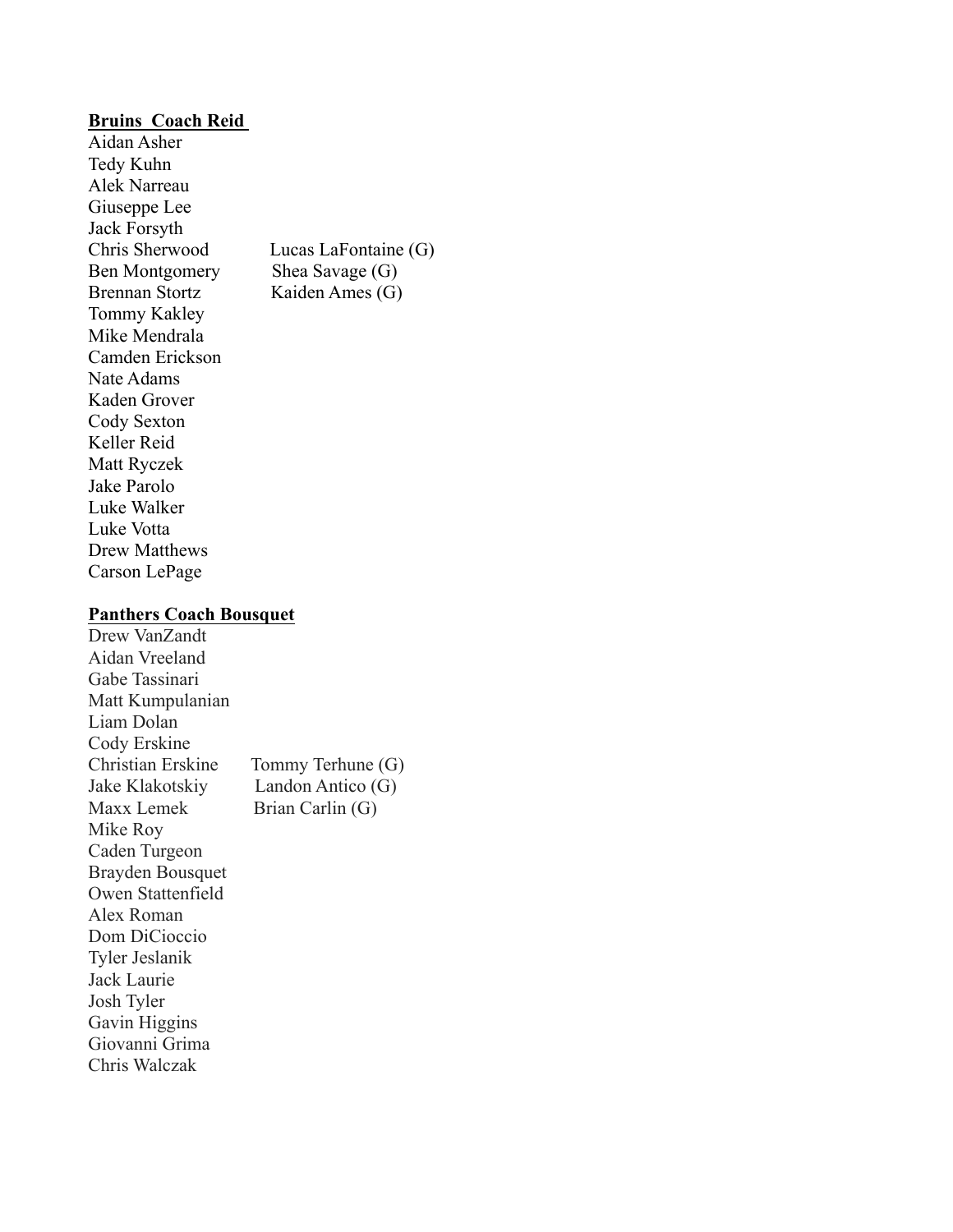### **Red Wings Coach Genovese**

Luke Arsenault Jack Mikan-Jones Brendan Birmingham Grayson Southwick-Hall Jack Reed Tyler Kutt Brady Colliss Christopher Welch Matt Feeley Nate Bieda (G) Patrick Fletcher Gage Vedovelli (G) Samuel Ferrero Brett Baranowski Nick Lacomb Oliver Young Luke Sunderland Caellum Hague Logan Humiston Ryan Clark Nathan Rawlinitis Derek Wissman Ryan Goodwin

## **Spitfire Coach Rivest**

Brett Cato Matt Cesare Ben Corbin Tyler Denison Nick Deroin Thomas Deroin Caleb Mclear (G) Josh Grandfield Parker Libiszewski (G) Jack Henderson Dylan Huard Sean Kefalas Luke Martin Ang Pieczarla Brice Pereira Caleb Reardon Stephen Samson Cody Sanderson Max Sanderson Tannar Severyn Nick Staeb AJ Stupak Jacob Wojcik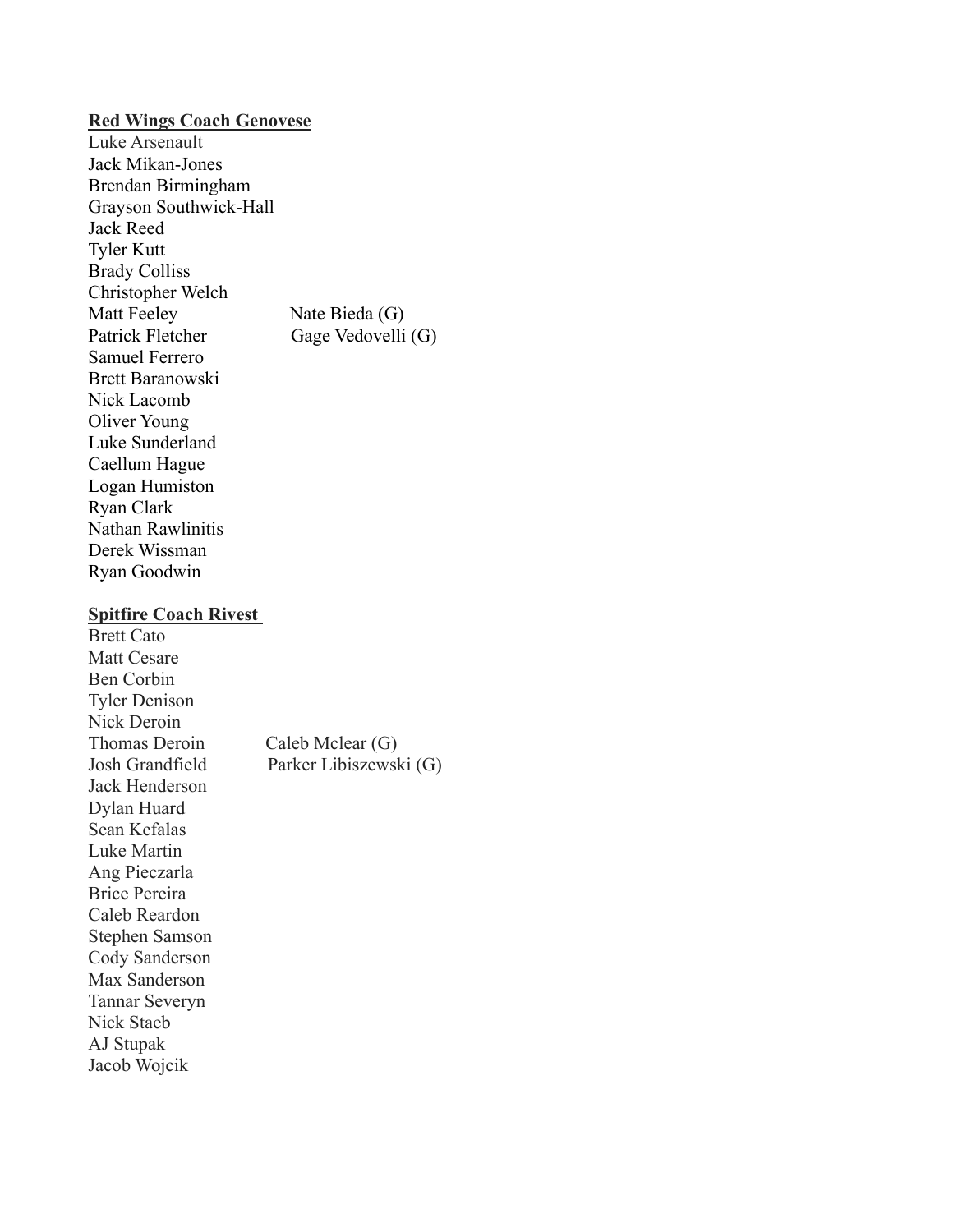#### **Rangers Coach Bonneau**

Phil Tikhonov Kirill Tikhonov Jack Goggin Chase Stebbins Nicholas Garib Matt Percsi Tyler Chartier Troy Cashman (G) Cody Samson Mike Rafferty (G) Elijah Saraiva Colby Law (G) Nolan Wikar Jack Mcgrievey Ben Steele Vincent Ting Nick McKenna Owen Kumiega Brayden Czarnecki Jacob Morano Neftali Romero Shane Upham Mason Grasso Liam DiVenuto Eamon DiVenuto Vinny Douglas

# **Ducks Coach Palm**

Cole Davis Dom Fiorentino Logan Carpenter Jacob Moore Braeden Igiesias Ryan Goodreau Josh Feldman Anthony Aubin Gavin Carpenter (G) Cody Bard Jacob Meyers (G) Rick Moritko Nate Robitaille Matt Tisdell Jack Ouellette Luke Ruchalski Ethan Kowaleski Caden Sousa Jake Balser Anthony Torchia Ryan Clewes Jayden Lee-Choi Zach Hurley